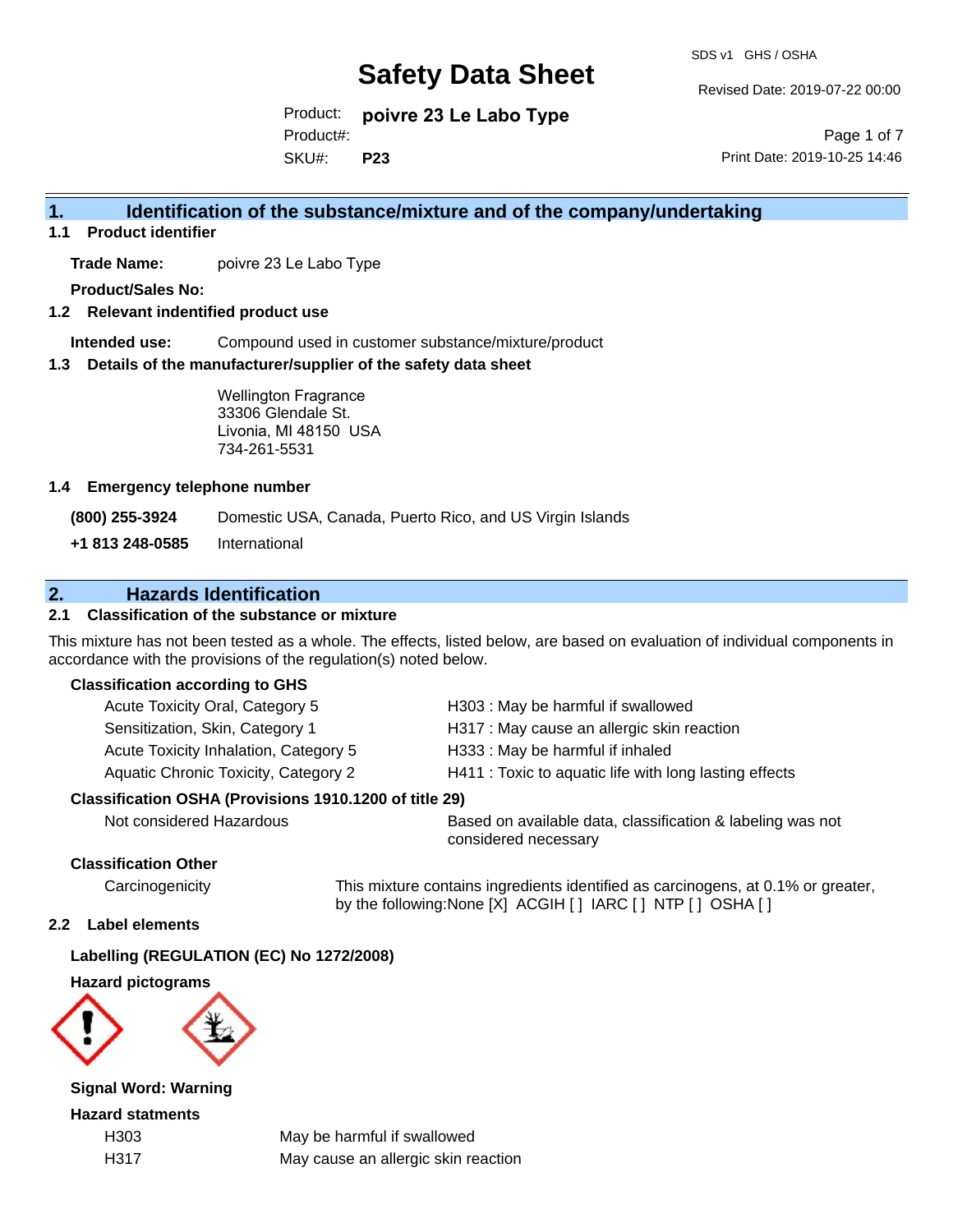SDS v1 GHS / OSHA

Revised Date: 2019-07-22 00:00

Print Date: 2019-10-25 14:46

Page 2 of 7

## Product: **poivre 23 Le Labo Type** Product#:

SKU#: **P23**

|     | H333                            | May be harmful if inhaled                                               |
|-----|---------------------------------|-------------------------------------------------------------------------|
|     | H411                            | Toxic to aquatic life with long lasting effects                         |
|     | <b>Precautionary Statements</b> |                                                                         |
|     | <b>Prevention:</b>              |                                                                         |
|     | P <sub>272</sub>                | Contaminated work clothing should not be allowed out of the workplace   |
|     | P <sub>273</sub>                | Avoid release to the environment                                        |
|     | <b>Response:</b>                |                                                                         |
|     | $P302 + P352$                   | IF ON SKIN: Wash with soap and water                                    |
|     | $P304 + P312$                   | IF INHALED: Call a POISON CENTER or doctor/physician if you feel unwell |
|     | P312                            | Call a POISON CENTER or doctor/physician if you feel unwell             |
|     | $P333 + P313$                   | If skin irritation or a rash occurs: Get medical advice/attention       |
|     | P363                            | Wash contaminated clothing before reuse                                 |
|     | P391                            | <b>Collect Spillage</b>                                                 |
| 2.3 | <b>Other Hazards</b>            |                                                                         |
|     |                                 |                                                                         |

**no data available**

## **3. Composition/Information on Ingredients**

### **3.1 Mixtures**

This product is a complex mixture of ingredients, which contains among others the following substance(s), presenting a health or environmental hazard within the meaning of the UN Globally Harmonized System of Classification and Labeling of Chemicals (GHS):

| CAS#<br>Ingredient                                       | EC#                           | Conc.<br>Range | <b>GHS Classification</b>    |  |  |
|----------------------------------------------------------|-------------------------------|----------------|------------------------------|--|--|
| 120-51-4                                                 | 204-402-9                     | $20 - 30 \%$   | H302; H313; H400; H411       |  |  |
| <b>Benzyl Benzoate</b>                                   |                               |                |                              |  |  |
| 24851-98-7                                               | 246-495-9                     | $2 - 5 \%$     | H402                         |  |  |
|                                                          | Methyldihydrojasmonate        |                |                              |  |  |
| 141773-73-1                                              | 415-490-5                     | $1 - 2 \%$     | H401: H411                   |  |  |
| Dimethylcyclohexylethoxy Isobutylpropanoate              |                               |                |                              |  |  |
| 1222-05-5                                                | 214-946-9                     | $1 - 2 \%$     | H316: H400: H410             |  |  |
| Hexamethylindanopyran                                    |                               |                |                              |  |  |
| 8016-96-4                                                | 282-490-8                     | $0.1 - 1.0 \%$ | H315; H317; H319; H401; H411 |  |  |
|                                                          | Vetiveria zizanoides root oil |                |                              |  |  |
| See Section 16 for full text of GHS classification codes |                               |                |                              |  |  |

See Section 16 for full text of GHS classification codes which where not shown in section 2

Total Hydrocarbon Content (%  $w/w$ ) = 0.47

### **4. First Aid Measures**

#### **4.1 Description of first aid measures**

**Inhalation:** Remove from exposure site to fresh air and keep at rest. Obtain medical advice.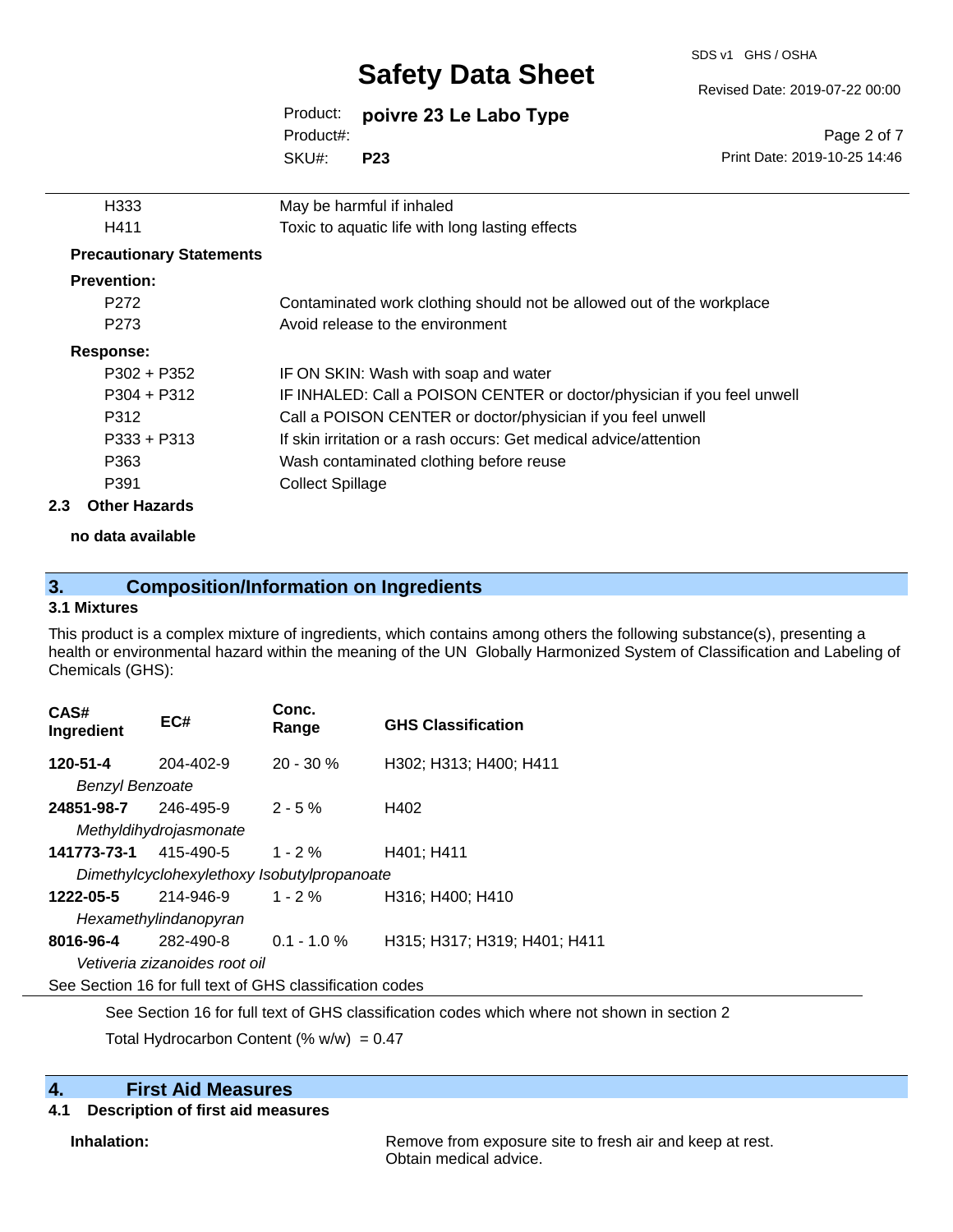SDS v1 GHS / OSHA

| Revised Date: 2019-07-22 00:0 |  |  |  |
|-------------------------------|--|--|--|
|                               |  |  |  |

|                                                                 |           | OUIVIY DULU VIIVVI                                                                                            | Revised Date: 2019-07-22 00:00 |
|-----------------------------------------------------------------|-----------|---------------------------------------------------------------------------------------------------------------|--------------------------------|
|                                                                 | Product:  | poivre 23 Le Labo Type                                                                                        |                                |
|                                                                 | Product#: |                                                                                                               | Page 3 of 7                    |
|                                                                 | SKU#:     | <b>P23</b>                                                                                                    | Print Date: 2019-10-25 14:46   |
| <b>Eye Exposure:</b>                                            |           | Flush immediately with water for at least 15 minutes.<br>Contact physician if symptoms persist.               |                                |
| <b>Skin Exposure:</b>                                           |           | Remove contaminated clothes. Wash thoroughly with water (and soap).<br>Contact physician if symptoms persist. |                                |
| Ingestion:                                                      |           | Rinse mouth with water and obtain medical advice.                                                             |                                |
| 4.2 Most important symptoms and effects, both acute and delayed |           |                                                                                                               |                                |
| <b>Symptoms:</b>                                                |           | no data available                                                                                             |                                |
| <b>Risks:</b>                                                   |           | Refer to Section 2.2 "Hazard Statements"                                                                      |                                |
|                                                                 |           | 4.3 Indication of any immediate medical attention and special treatment needed                                |                                |
| <b>Treatment:</b>                                               |           | Refer to Section 2.2 "Response"                                                                               |                                |
|                                                                 |           |                                                                                                               |                                |
| 5.<br><b>Fire-Fighting measures</b>                             |           |                                                                                                               |                                |
| 5.1<br><b>Extinguishing media</b>                               |           |                                                                                                               |                                |
| Suitable:                                                       |           | Carbon dioxide (CO2), Dry chemical, Foam                                                                      |                                |
| <b>Unsuitable</b>                                               |           | Do not use a direct water jet on burning material                                                             |                                |
| 5.2 Special hazards arising from the substance or mixture       |           |                                                                                                               |                                |
| During fire fighting:                                           |           | Water may be ineffective                                                                                      |                                |
| 5.3 Advice for firefighters                                     |           |                                                                                                               |                                |
| <b>Further information:</b>                                     |           | Standard procedure for chemical fires                                                                         |                                |
|                                                                 |           |                                                                                                               |                                |

### **6. Accidental Release Measures**

#### **6.1 Personal precautions, protective equipment and emergency procedures**

Avoid inhalation and contact with skin and eyes. A self-contained breathing apparatus is recommended in case of a major spill.

#### **6.2 Environmental precautions**

Keep away from drains, soil, and surface and groundwater.

#### **6.3 Methods and materials for containment and cleaning up**

Clean up spillage promptly. Remove ignition sources. Provide adequate ventilation. Avoid excessive inhalation of vapors. Gross spillages should be contained by use of sand or inert powder and disposed of according to the local regulations.

#### **6.4 Reference to other sections**

Not Applicable

## **7. Handling and Storage**

#### **7.1 Precautions for safe handling**

Apply according to good manufacturing and industrial hygiene practices with proper ventilation. Do not drink, eat or smoke while handling. Respect good personal hygiene.

#### **7.2 Conditions for safe storage, including any incompatibilities**

Store in a cool, dry and ventilated area away from heat sources and protected from light in tightly closed original container. Avoid uncoated metal container. Keep air contact to a minimum.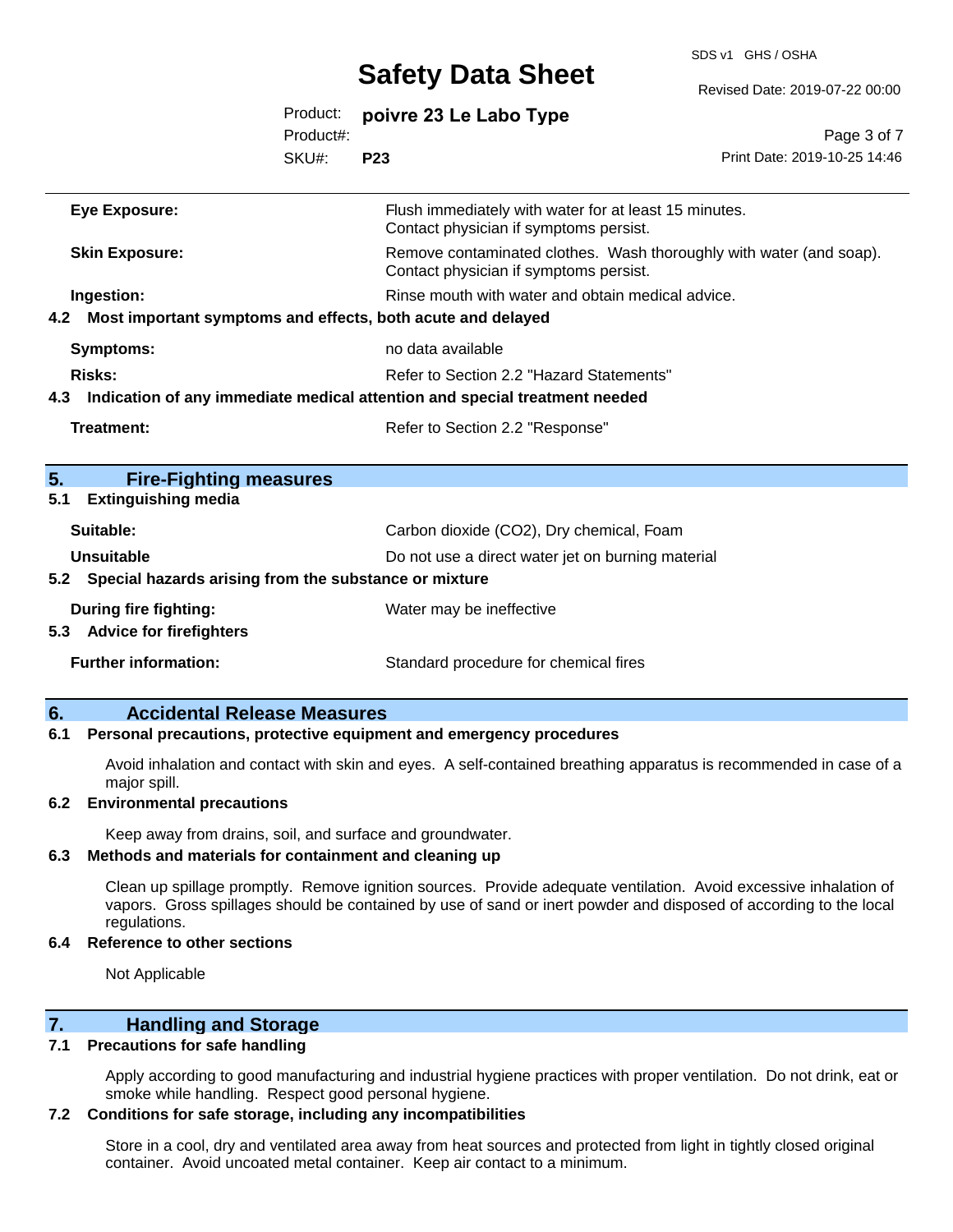Revised Date: 2019-07-22 00:00

Product: **poivre 23 Le Labo Type**

Product#:

SKU#: **P23**

Page 4 of 7 Print Date: 2019-10-25 14:46

#### **7.3 Specific end uses**

No information available

## **8. Exposure Controls/Personal Protection**

**8.1 Control parameters**

| <b>Exposure Limits:</b>                               | Contains no substances with occupational exposure limit values.                                                                          |  |  |  |
|-------------------------------------------------------|------------------------------------------------------------------------------------------------------------------------------------------|--|--|--|
| <b>Engineering Controls:</b>                          | Use local exhaust as needed.                                                                                                             |  |  |  |
| 8.2 Exposure controls - Personal protective equipment |                                                                                                                                          |  |  |  |
| Eye protection:                                       | Tightly sealed goggles, face shield, or safety glasses with brow guards and side shields, etc.<br>as may be appropriate for the exposure |  |  |  |
| <b>Respiratory protection:</b>                        | Avoid excessive inhalation of concentrated vapors. Apply local ventilation where appropriate.                                            |  |  |  |
| <b>Skin protection:</b>                               | Avoid Skin contact. Use chemically resistant gloves as needed.                                                                           |  |  |  |
|                                                       |                                                                                                                                          |  |  |  |

## **9. Physical and Chemical Properties**

### **9.1 Information on basic physical and chemical properties**

| Appearance:                  | Liquid               |
|------------------------------|----------------------|
| Odor:                        | Conforms to Standard |
| Color:                       | Conforms to Standard |
| <b>Viscosity:</b>            | Liquid               |
| <b>Freezing Point:</b>       | Not determined       |
| <b>Boiling Point:</b>        | Not determined       |
| <b>Melting Point:</b>        | Not determined       |
| <b>Flashpoint (CCCFP):</b>   | >200 F (93.33 C)     |
| <b>Auto flammability:</b>    | Not determined       |
| <b>Explosive Properties:</b> | None Expected        |
| <b>Oxidizing properties:</b> | None Expected        |
| Vapor Pressure (mmHg@20 C):  | 0.0070               |
| %VOC:                        | 0.01                 |
| Specific Gravity @ 25 C:     | 0.9660               |
| Density @ 25 C:              | 0.9630               |
| Refractive Index @ 20 C:     | 1.4730               |
| Soluble in:                  | Oil                  |

# **10. Stability and Reactivity**

**10.1 Reactivity** None **10.2 Chemical stability** Stable **10.3 Possibility of hazardous reactions** None known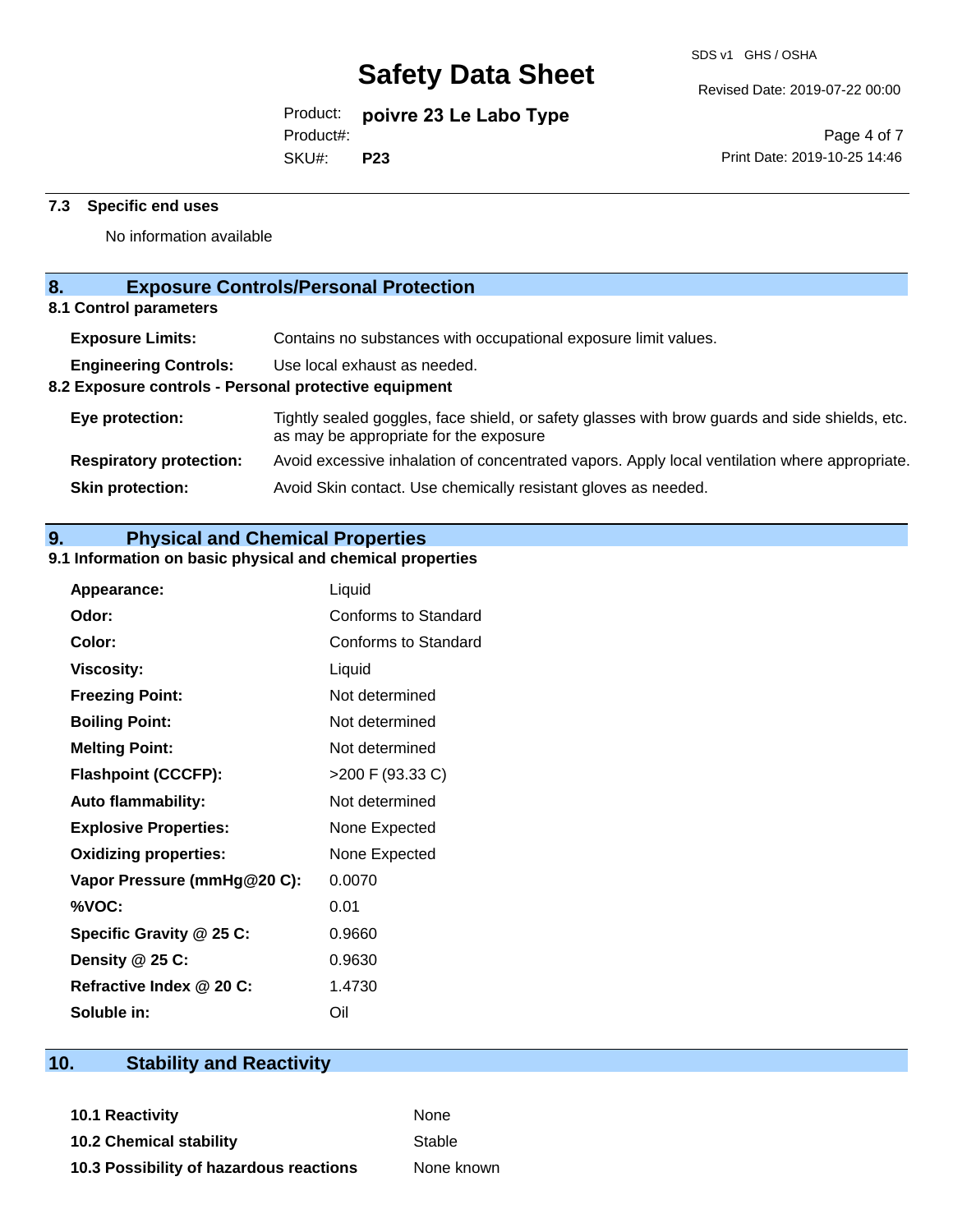SDS v1 GHS / OSHA

Revised Date: 2019-07-22 00:00

Product: **poivre 23 Le Labo Type** Product#:

SKU#: **P23**

Page 5 of 7 Print Date: 2019-10-25 14:46

| <b>10.4 Conditions to avoid</b> | None known |
|---------------------------------|------------|
|                                 |            |

**10.5 Incompatible materials** Strong oxidizing agents, strong acids, and alkalis **10.6 Hazardous decomposition products** None known

## **11. Toxicological Information**

#### **11.1 Toxicological Effects**

Acute Toxicity Estimates (ATEs) based on the individual Ingredient Toxicity Data utilizing the "Additivity Formula"

| Acute toxicity - Oral - (Rat) mg/kg                | (LD50: 3431.0105) May be harmful if swallowed            |
|----------------------------------------------------|----------------------------------------------------------|
| Acute toxicity - Dermal - (Rabbit) mg/kg           | Not classified - the classification criteria are not met |
| Acute toxicity - Inhalation - (Rat) mg/L/4hr       | (LD50: 307.8825) May be harmful if inhaled               |
| <b>Skin corrosion / irritation</b>                 | May be harmful if inhaled                                |
| Serious eye damage / irritation                    | Not classified - the classification criteria are not met |
| <b>Respiratory sensitization</b>                   | Not classified - the classification criteria are not met |
| <b>Skin sensitization</b>                          | May cause an allergic skin reaction                      |
| <b>Germ cell mutagenicity</b>                      | Not classified - the classification criteria are not met |
| Carcinogenicity                                    | Not classified - the classification criteria are not met |
| <b>Reproductive toxicity</b>                       | Not classified - the classification criteria are not met |
| Specific target organ toxicity - single exposure   | Not classified - the classification criteria are not met |
| Specific target organ toxicity - repeated exposure | Not classified - the classification criteria are not met |
| <b>Aspiration hazard</b>                           | Not classified - the classification criteria are not met |
|                                                    |                                                          |

## **12. Ecological Information**

**12.1 Toxicity**

| <b>Acute acquatic toxicity</b>     | Not classified - the classification criteria are not met |
|------------------------------------|----------------------------------------------------------|
| <b>Chronic acquatic toxicity</b>   | Toxic to aquatic life with long lasting effects          |
| <b>Toxicity Data on soil</b>       | no data available                                        |
| <b>Toxicity on other organisms</b> | no data available                                        |
|                                    |                                                          |
| 12.2 Persistence and degradability | no data available                                        |
| 12.3 Bioaccumulative potential     | no data available                                        |
| 12.4 Mobility in soil              | no data available                                        |
| 12.5 Other adverse effects         | no data available                                        |

### **13. Disposal Conditions**

### **13.1 Waste treatment methods**

Do not allow product to reach sewage systems. Dispose of in accordance with all local and national regulations. Send to a licensed waste management company.The product should not be allowed to enter drains, water courses or the soil. Do not contaminate ponds, waterways or ditches with chemical or used container.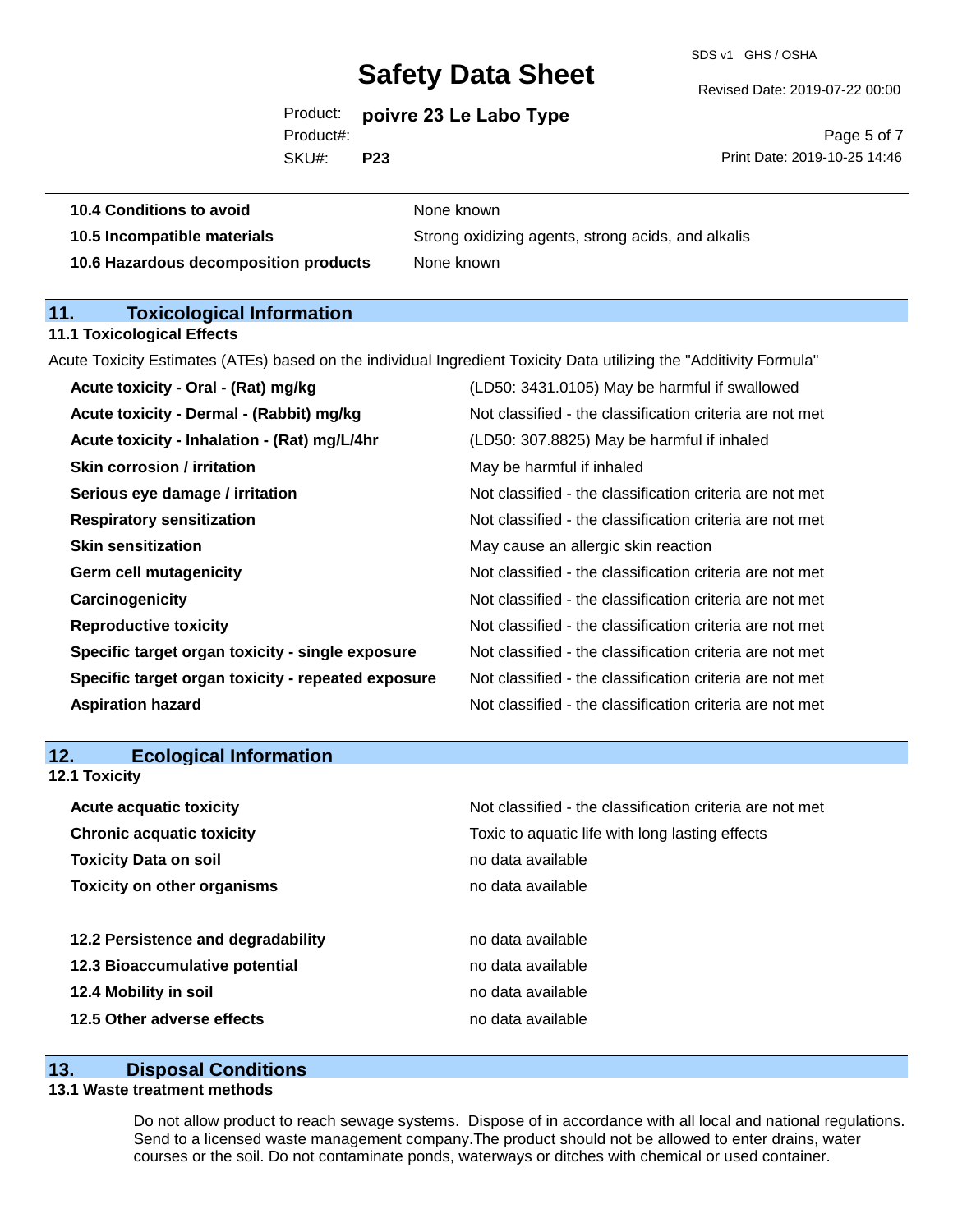SDS v1 GHS / OSHA

Revised Date: 2019-07-22 00:00

Product: **poivre 23 Le Labo Type** SKU#: Product#: **P23**

Page 6 of 7 Print Date: 2019-10-25 14:46

# **14. Transport Information**

| <b>Marine Pollutant</b>                                       | Yes. Ingredient of greatest environmental impact:<br>120-51-4 : (20 - 30 %) : Benzyl Benzoate |              |                                     |                 |               |
|---------------------------------------------------------------|-----------------------------------------------------------------------------------------------|--------------|-------------------------------------|-----------------|---------------|
| <b>Regulator</b>                                              |                                                                                               | <b>Class</b> | <b>Pack Group</b>                   | <b>Sub Risk</b> | UN-nr.        |
| U.S. DOT (Non-Bulk)                                           |                                                                                               |              | Not Regulated - Not Dangerous Goods |                 |               |
| <b>Chemicals NOI</b>                                          |                                                                                               |              |                                     |                 |               |
| <b>ADR/RID (International Road/Rail)</b>                      |                                                                                               |              |                                     |                 |               |
| <b>Environmentally Hazardous</b><br>Substance, Liquid, n.o.s. |                                                                                               | 9            | Ш                                   |                 | <b>UN3082</b> |
| <b>IATA (Air Cargo)</b>                                       |                                                                                               |              |                                     |                 |               |
| <b>Environmentally Hazardous</b><br>Substance, Liquid, n.o.s. |                                                                                               | 9            | Ш                                   |                 | <b>UN3082</b> |
| IMDG (Sea)                                                    |                                                                                               |              |                                     |                 |               |
| <b>Environmentally Hazardous</b><br>Substance, Liquid, n.o.s. |                                                                                               | 9            | Ш                                   |                 | <b>UN3082</b> |

| <b>Regulatory Information</b><br>15.                                 |                                                              |
|----------------------------------------------------------------------|--------------------------------------------------------------|
| <b>U.S. Federal Regulations</b>                                      |                                                              |
| <b>TSCA (Toxic Substance Control Act)</b>                            | All components of the substance/mixture are listed or exempt |
| 40 CFR(EPCRA, SARA, CERCLA and CAA)<br><b>U.S. State Regulations</b> | This product contains NO components of concern.              |
| <b>California Proposition 65 Warning</b>                             | This product contains the following components:              |
| 123-35-3(NF 204-622-5 $\leq$ 7 ppm                                   | beta-Myrcene (Natural Source)                                |
| <b>Canadian Regulations</b>                                          |                                                              |
| <b>DSL</b>                                                           | 100.00% of the components are listed or exempt.              |

# **16. Other Information**

### **GHS H-Statements referred to under section 3 and not listed in section 2**

| H302: Harmful if swallowed                                  | H313 : May be harmful in contact with skin    |
|-------------------------------------------------------------|-----------------------------------------------|
| H315 : Causes skin irritation                               | H316 : Causes mild skin irritation            |
| H319 : Causes serious eye irritation                        | H400 : Very Toxic to aquatic life             |
| H401 : Toxic to aquatic life                                | H402 : Harmful to aquatic life                |
| H410 : Very toxic to aquatic life with long lasting effects |                                               |
| <b>Total Fractional Values</b>                              |                                               |
| (TFV) Risk                                                  | (TFV) Risk                                    |
| (22.45) Aquatic Chronic Toxicity, Category 3                | (16.24) Acute Toxicity Inhalation, Category 5 |
| (2.24) Aquatic Chronic Toxicity, Category 2                 | (1.46) Acute Toxicity Oral, Category 5        |
| (1.10) Aquatic Chronic Toxicity, Category 4                 | (1.00) Sensitization, Skin, Category 1        |